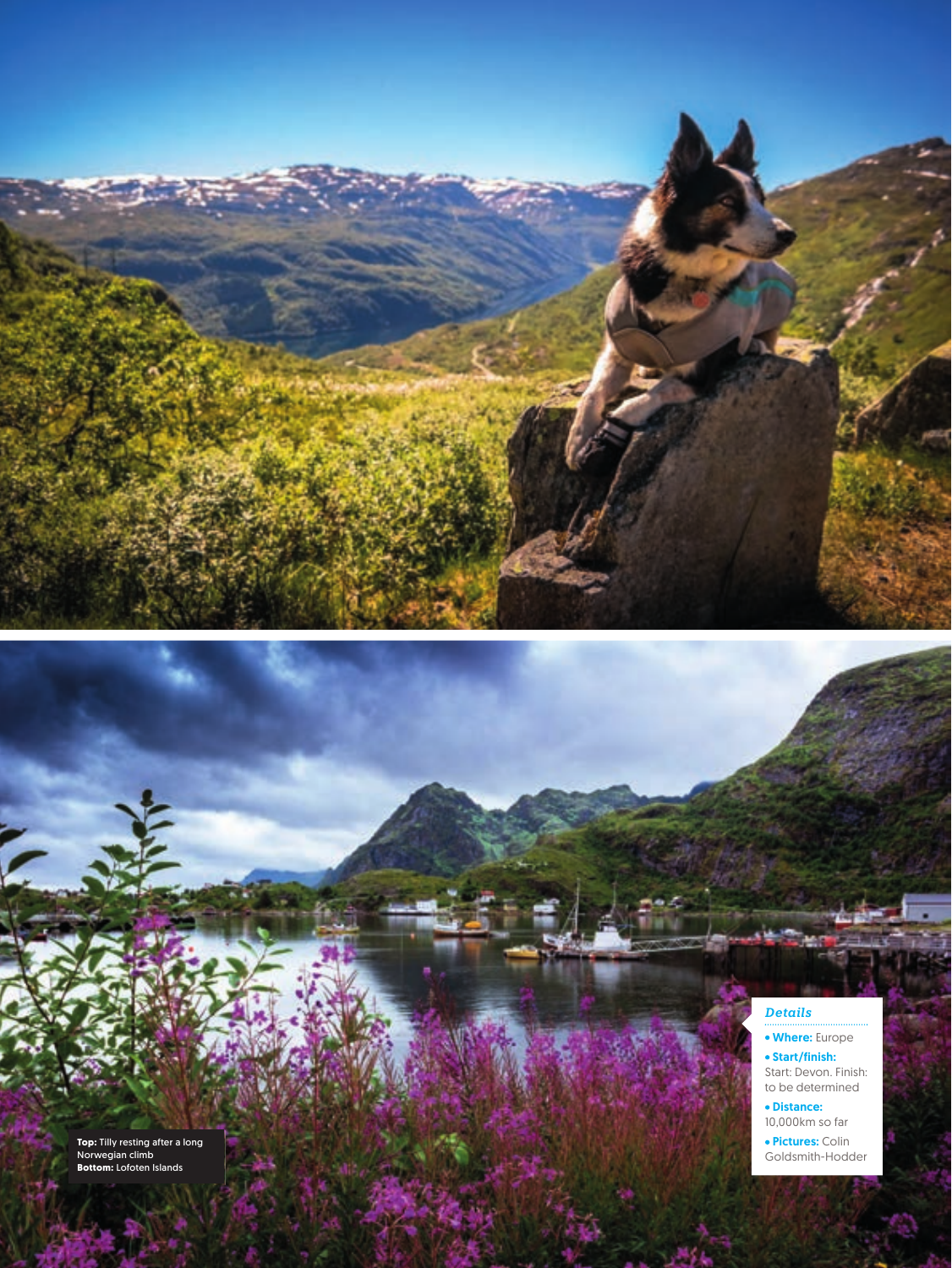

LUCY GOLDSMITH-**HODDER** 

*Qualified physiotherapist*

Started touring with a three-night trip in SW England

# PEDALS AND PAWS *Great Rides*

Cycling UK members **Lucy Goldsmith-Hodder** and husband Colin are touring Europe with their Border(less) collie, Tilly

ood morning... Bad morning." With these<br>words our new Latvian friends plonked<br>down a sausage and a bottle of vodka<br>now to our stars, where the portides was **words our new Latvian friends plonked down a sausage and a bottle of vodka next to our stove, where the porridge was bubbling. There was a chill in the early morning air. Mist rose off the river we were camped beside, and a fine coating of dew lay on the tent. Our coffee was brewing. Beyond the haze above, a blue sky promised a beautiful autumn day. But now vodka had been added into the equation…**

I'd been tending to our breakfast under Tilly's watchful gaze when a car had pulled up. Two grey-haired men with moustaches had unloaded a rubber dinghy, then approached with jovial smiles. They had little English and, though we've picked up bits of other European languages, we had no Latvian. Luckily, Tilly apparently speaks every language, or at least that of anyone who has food, so she helps us to make friends wherever we go.

With hand gestures, the Latvian men sketched out their plans for a day's fishing. The sausage was for Tilly, they mimed, the vodka for all of us. Did we have cups? It was 7.30 in the morning.

## EMBARKING ON A JOURNEY

Autumn in northern Europe is a special time. With its golden grasses, birch trees, and tens of thousands of reindeer, northern Norway had shimmered spectacularly. As we continued down through Finland, Estonia, and now Latvia, the seemingly endless forest

*Travelling with a dog adds another dimension. People delight in seeing Tilly in her trailer, and we are frequently photographed* was in the midst of the autumn change. I can't imagine a better season to experience this part of the world.

That morning, as we feigned sips of vodka, I exchanged looks with Colin and smiled, the question unspoken. How had we ended up here, drinking vodka at breakfast with Latvian strangers?

It all started with the Cycling UK forum. In January 2013, an exchange of messages on the Land's End to John o' Groats board culminated in Colin and I arranging to ride LEJOG together, selfsupported, in the March of that year. At the time we were living almost 1,000 miles apart, at opposite ends of the route.

We met for the first time two days before setting off from Land's End. Five years later we were married, with a dog, and about to set off on our cycle touring honeymoon, a trip we titled, 'Revolutions around Europe'.

Our trip began in May. We left our home in Devon, heading towards London. First we had to deal with the South West's brutal hills. It was a rude awakening. In spite of our previous touring experience, we had over-packed. In spite of the fact we had been cycling Devon's hills for years, we had underestimated the particular hills on our route. And in spite of our knowledge of the fickle English weather, we had not anticipated the scorching hot day we were to set off on.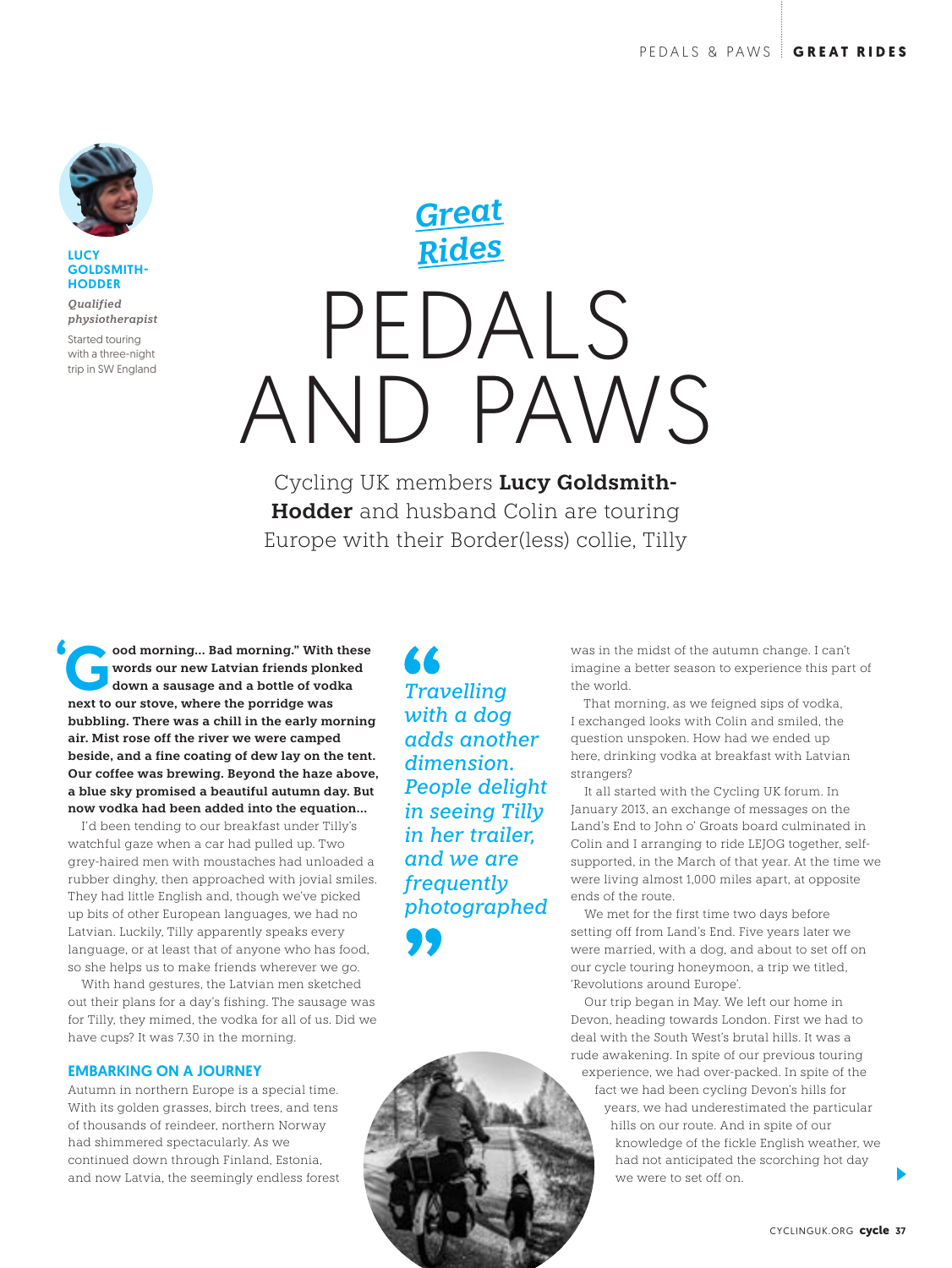**End to End** LEJOG was the start of Lucy & Colin's journey. To book a guided and supported E2E, visit *cyclingholidays.org*

**Main:** Escaping the traffic **Inset:** About to leave a spontaneous host in Germany

We had arranged to ride the last few miles that day with some friends. We were five hours late meeting them… They had

patiently waited, so we enjoyed a gentle sunset roll along easy terrain, stopping at a picnic bench for some celebratory bubbly. As we clinked glasses, however, I wondered if we had bitten off more than we could chew.

Nevertheless, we reached London without incident, having approached the city via canal towpaths. There we had a week of final preparations at my parents' house. Then we rode the final stretch of our homeland leg to Harwich for a ferry to the Hook of Holland, our gateway to continental Europe.

## DROPPING OUR DOGGED ATTITUDE

Anxieties were soon replaced with excitement as the realisation sank in that freedom and the open road lay ahead. We had quit our jobs, moved from our house into a tent, and now carried all that we should need to live on our bicycles for an indefinite period of time.

In the laid-back Netherlands we learned a valuable lesson. Early day excitement fuelled a desire to keep moving at a pace. Worries about seasonal change, months down the line, niggled. Amongst all this, the real value of the trip– immersion in the here and now and the experience of travel – risked being lost. Several



people asked, "What's the hurry?" and we realised they were right. The slower we have since travelled, the richer the experience has become.

On our shortest day of the trip so far we cycled just 11 kilometres. Tilly walked them all. Those kilometres took us up a Norwegian mountain pass. Reaching the summit around noon, we decided this was a unique opportunity to spend a night up high, with an incredible spot to ourselves and the perfect weather conditions for it.

We fetched water from a nearby waterfall, swam and washed in an icy river, and basked in the sun's rays. In the evening we cooked on a fire, burning broken old snow poles that we found lying around.

The following morning's glorious descent was blissful. Tilly, as she cruised down the switchbacks, now a passenger in her trailer, clearly enjoyed the ride – head out, ears up. When it comes to riding in her trailer, she is quite the adrenaline junkie.

### AN ACCESSIBLE ADVENTURE

Norway was addictive. We ended up riding all the way to Nordkapp, weaving our way along (and frequently plunging into) glistening turquoise fjords, conquering several more dramatic passes, and riding through more than a hundred tunnels, some of

## *Do it yourself* A woof guide to taking a dog

Take your dog with you: they and you will love it. You get to be together 24/7, rather than leaving your pet behind. You'll need dog transport, such as a cycle trailer. There are varying rules when it comes to bringing a pet into a country, such as the pet's passport and vaccinations. Camping with a dog can mean early morning face licks and potential tent damage if they get over-excited or scared. Things like visiting museums can be harder. Some accommodation and hosts may not accept pets but generally we have been pleasantly surprised. You will go slower due to extra weight and trailer drag, although this can be a benefit. You will attract lots of (generally positive) attention. You'll need to carry dog food; we have a dedicated drybag that's filled up at pet shops. You'll need plenty of kit for your dog too. Weather extremes can affect dogs badly, so check forecasts and plan ahead. Don't forget to do a trial run with your dog before setting off.